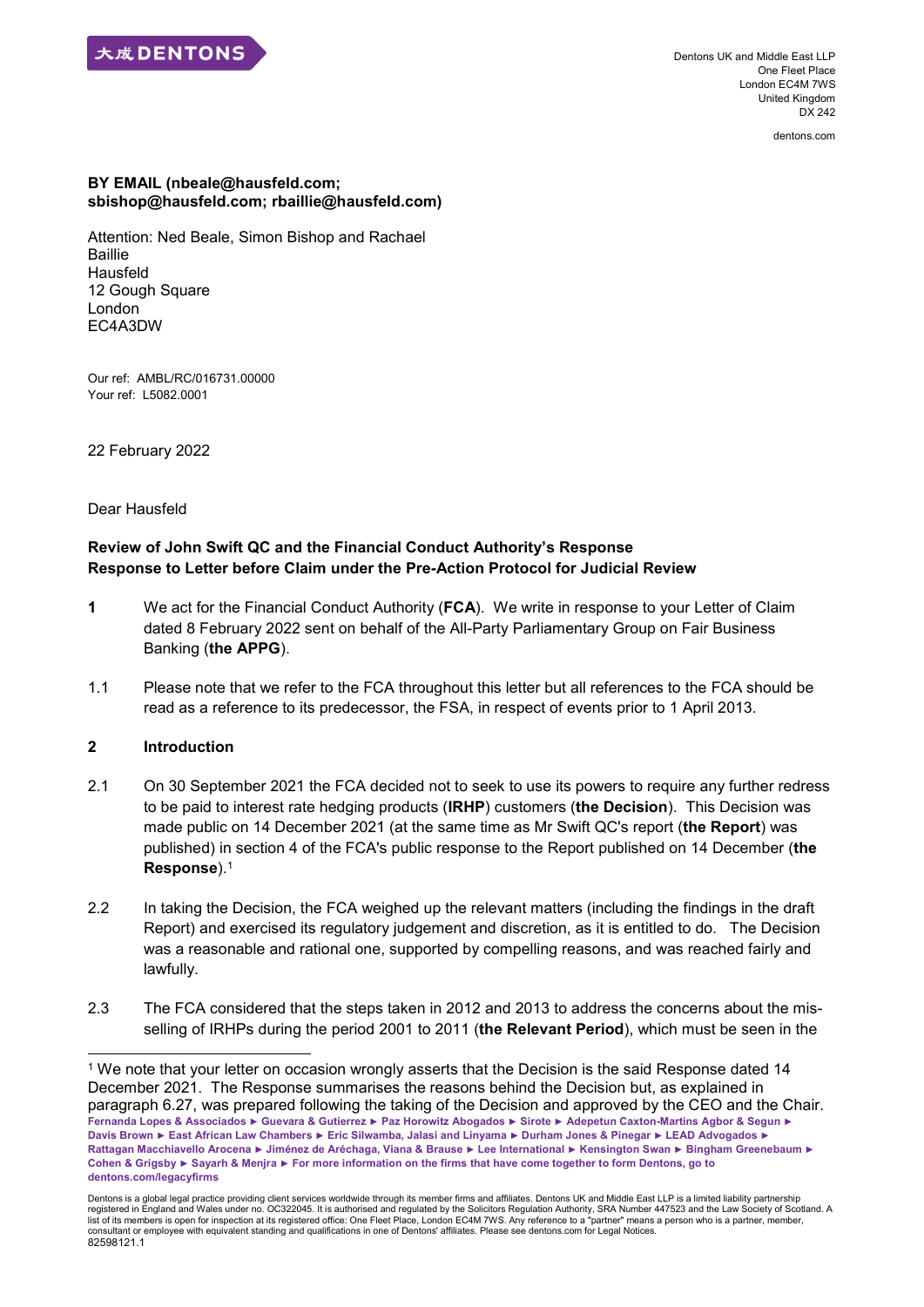

context of the wider regulatory framework for making complaints and claims, secured an appropriate degree of protection for customers who were mis-sold IRHP products. Customers who fell outside the Scheme (as defined in paragraph 2 of your letter) retained their existing rights and many such customers pursued litigation or complaints, some successfully.

- 2.4 The FCA has already given careful consideration to the points that Mr Hollinrake MP raised in his letter dated 14 January 2022 and addressed those points in its reply dated 31 January 2022. It concluded that Mr Hollinrake MP had not raised any material points that had not been previously considered by the Board when it made the Decision. It has given the same consideration to your more detailed letter and sees no proper reasons for changing its Decision.
- 2.5 We respectfully suggest that the APPG's intimated grounds, though presented as a challenge to a Decision taken on 30 September 2021, are in substance a challenge to decisions taken by the FCA in 2012 and 2013. In short, the APPG seeks impermissibly to challenge the FCA's judgement on a matter which falls within the FCA's remit as regulator, and in respect of which the time for bringing a judicial review claim expired many years ago. It is now far too late to revisit, by way of judicial review, the legality of those decisions. To do so now would be detrimental to sound financial regulation and, we suggest, would be a matter of particular concern to the court. We note that the APPG has been in existence since 2012. The members of the APPG would therefore have been in a position to make a timely challenge to the decisions taken by the FCA in 2012 and 2013 if they thought there were grounds for doing so.
- 2.6 Bearing in mind these points and for the reasons expanded upon below, any judicial review claim will be firmly resisted.

## **3 The claimant**

- 3.1 As an industry levy-funded public body, the FCA is rightly concerned to ensure that should your client opt to pursue a judicial review challenge unsuccessfully, its legal costs in defending that claim are recoverable. We note that the proposed claimant (the APPG) is not a legal person.
- 3.2 Therefore, whilst we do not currently propose to take a point regarding the standing of the APPG to pursue judicial review per se (although we cannot by consent confer a jurisdiction on the court which it lacks), we would ask that you clarify how the APPG's claim is being funded and how our client's costs would be met in the event that legal action is unsuccessful so that we can properly advise our client. In the meantime, we assume that you are being instructed on behalf of all of the individuals listed in paragraph 8 of your letter.
- 3.3 Any reply should be sent by post to:

Mr Christopher Brennan and Ms Katharine Harle Dentons UK and Middle East LLP 1 Fleet Place London EC4M 7WS

or by email to Christopher.Brennan@dentons.com and Katharine.Harle@dentons.com.

3.4 Counsel instructed is Richard Coleman QC of Fountain Court Chambers, Fountain Court, Temple, London EC4Y 9DH.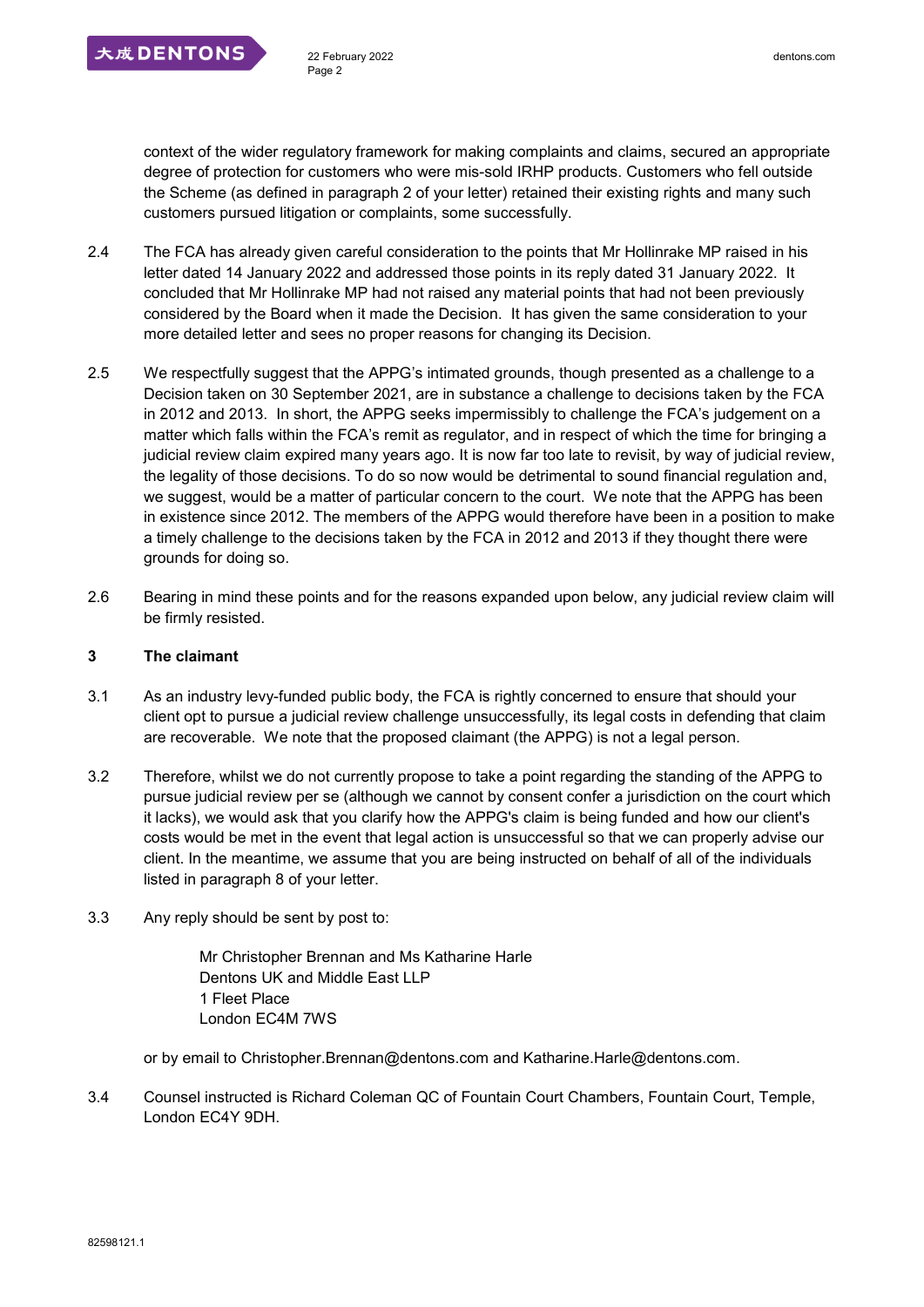

#### **4 From**

4.1 The defendant is the Financial Conduct Authority, which has its Head Office at 12 Endeavour Square, London E20 1JN.

#### **5 Reference details**

5.1 The relevant reference number within the FCA is C220128A.

#### **6 The details of the matter challenged**

- 6.1 As noted above, the Decision which we understand your client to be challenging is that not to seek to use the FCA's powers to require any further redress to be paid to IRHP customers. The Decision flows from the findings in the Report and the FCA's decision to consider pro-actively whether to seek to take action in respect of customers outside the scope of the Scheme. The Report did not recommend that the FCA considers taking steps with a view to requiring the banks, if possible, to provide redress for the Excluded Transactions (as defined in paragraph 14 of your letter). Indeed, the Report was specifically never intended to be a route to re-open the Scheme<sup>2</sup> and nor did the Report suggest that this should happen. The FCA was therefore not required to revisit this question. However, it did so because it considered that it should do so in the light of the Report's findings and because it was very aware that sophisticated customers<sup>3</sup> did not receive redress through the Scheme.
- 6.2 Some of the factors that were relevant to the Decision had been the subject of earlier reviews within the FCA in the period leading up to the Decision. For example, at its July 2021 meeting the Board considered a draft Response which set out the view that the scope of the Scheme had been reasonable and appropriate.
- 6.3 In advance of the meeting on 30 September 2021, the FCA's Board was provided with a detailed paper setting out the matters which were relevant to the Decision (**the Board Paper**).<sup>4</sup> The Board Paper was authored by a Technical Specialist in the FCA's Retail Banking and Payments department and sponsored by the Director of Retail Banking and Payments.<sup>5</sup> A version of the Board Paper was also considered by a sub-group of the FCA's ExCo in advance. The relevant issues were also discussed by a sub-committee of the FCA's Board on 15 September 2021. Both referred the matter to the Board for decision.
- 6.4 The principal matters covered by the Board Paper are set out below.

#### *FCA's legal powers to require redress*

6.5 In making the Decision, the FCA's Board proceeded on the basis that, in principle, the powers under s55L and s384 Financial Services and Markets Act 2000 (**FSMA**) could be available to seek to compel some or all of the banks to review the sales of the Excluded Transactions and to pay redress where the relevant sales standards had not been met, if the required evidence could be obtained in

<sup>2</sup> Terms of Reference at paragraph 4.

 $3$  By 'sophisticated customers' we mean those customers who were excluded from the scope of the Scheme under the sophisticated customer criteria applied in the Scheme.

<sup>4</sup> There are parts of the Board Paper which contain privileged legal advice. By referring to the Board Paper in this letter the FCA does not waive privilege over this advice either in relation to the APPG or more widely. <sup>5</sup> In addition to the author and sponsor, the presenters to the Board at its meeting included those from teams who contributed to the paper, namely a Director and Head of Department from the Risk and Compliance department; and a Head of Department from the General Counsel's Division.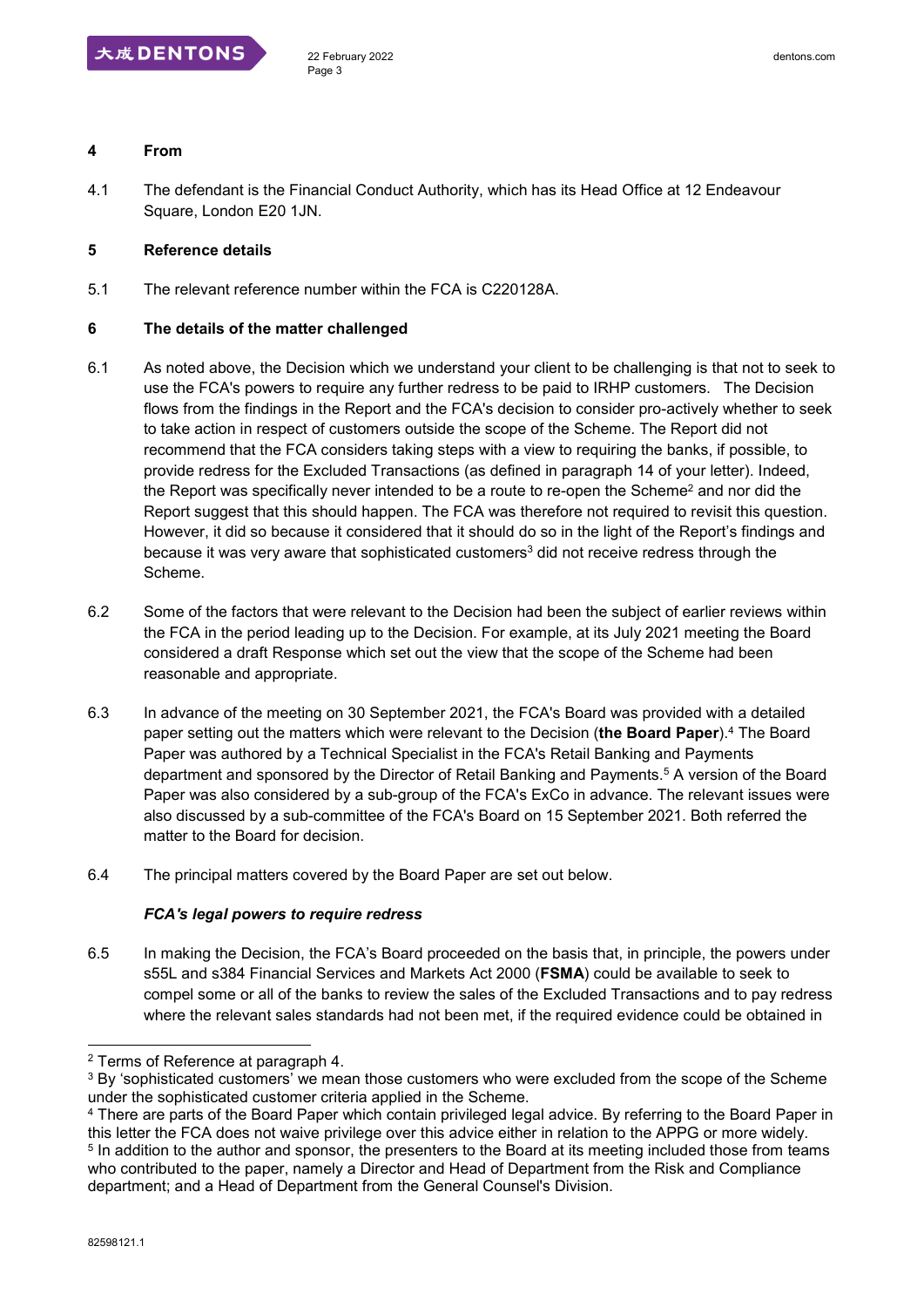respect of each bank and if the FCA thought it was appropriate to exercise them. Whether such powers could be successfully deployed was also considered by the FCA's Board (see below under 'Material Considerations').

- 6.6 As regards the available legal powers, you have suggested that either s404 FSMA or s382 FSMA were available to the FCA. We do not agree that the power to establish consumer redress schemes under s404 FSMA was available. Contrary to what you say in paragraph 42 of your letter, such schemes are restricted to actionable claims that would be enforceable in the courts: see s404(1)(b). They cannot provide redress in respect of time-barred claims, or in respect of claims that are not actionable in the courts for any other reason. We note the limitation periods for consumers bringing claims or complaints in respect of alleged mis-selling of IRHPs during the Relevant Period have long expired and that the Principles for Businesses which you quote in paragraph 27 are not actionable in the courts by private persons. $6$  You appear to recognise the obstacles to a s404 scheme at paragraph 105 of your letter.
- 6.7 In addition, the expiry of the limitation period is likely to prevent any application to the court for a restitution order under s382 FSMA.
- 6.8 Further, the unavailability of the s404 FSMA power has a limiting effect on the powers that would otherwise remain available to the FCA (s55L and s384 FSMA). The FCA cannot use its remaining powers to impose a s404 scheme 'by the back door', in circumstances where the time-barred nature of the underlying claims means that the FCA could not establish a consumer redress scheme under s404 FSMA. As a result, even if the Board considered use of s55L or s384 was appropriate, the manner of its exercise would have to be carefully considered.
- 6.9 In any event, most of the material considerations discussed below would have been relevant to the powers under s382 and s404 as well, had they been available.

## *Material considerations*

6.10 The potential availability of legal powers is clearly not determinative of whether the FCA should seek to exercise such powers. It is necessary to consider all relevant matters before deciding whether to seek to use such powers to achieve a particular outcome, including potential legal challenges to the use of the relevant powers and whether such challenges might be meritorious. The Board Paper listed set out the material considerations which are summarised below.

## *A. The FCA disagrees with the Report's adverse findings about the scope of the Scheme*

- 6.11 While the FCA accepted nearly all of the recommendations of the Report, the FCA did not, and does not, agree with the opinion of Mr Swift that the FCA was wrong to confine the scope of the Scheme to 'non-sophisticated' customers in the way that it did in 2012 and 2013.
- 6.12 Your letter seeks to use this disagreement as a basis for challenge. However, the FCA is not required to agree with the opinions of Mr Swift and it is entirely reasonable for the FCA to take a different view. This is particularly the case where the issue is a matter of regulatory policy or judgement falling within the domain of the regulator.
- 6.13 The FCA has considered, from time to time during 2021, the question of how it should respond to the Report's findings that the scope of the Scheme was 'wrong'. This consideration was given in the context of formulating its representations to Mr Swift before the Report was finalised, preparing its

<sup>6</sup> See s138D FSMA and PRIN 3.4.4R.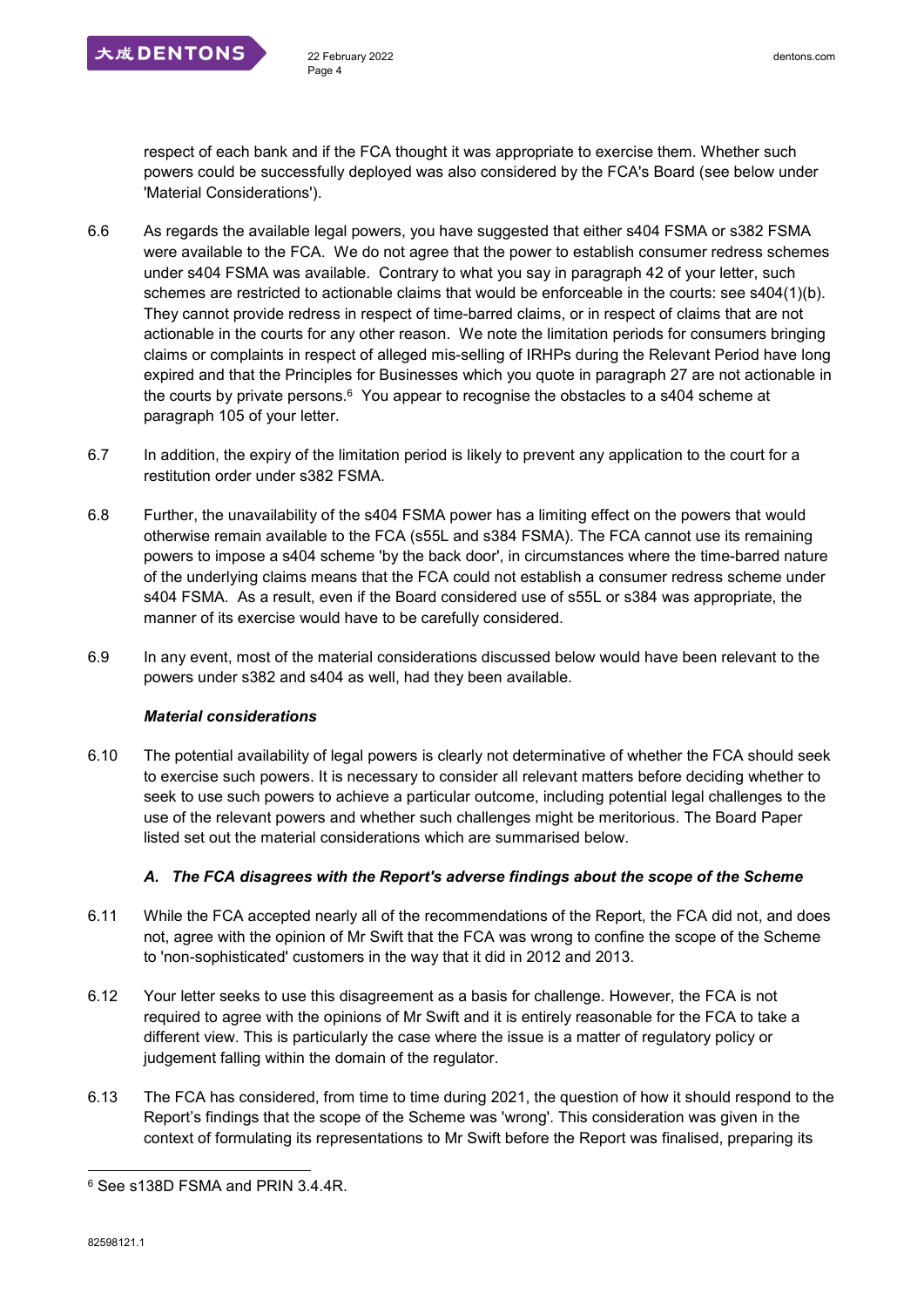

public response to the Report, and determining whether it should seek to exercise its statutory powers now to require the banks to provide redress to customers in respect of the Excluded Transactions. The FCA has consistently held the view that its approach to determining the scope of the Scheme was reasonable, appropriate and not wrong. As mentioned above, this view was expressed by ExCo and a Board sub-committee prior to the Decision, but both groups referred the final decision on this to the full Board.

- 6.14 The explanations for the FCA's view that the scope of the Scheme was reasonable, appropriate and not wrong are set out in the FCA's letter to your client dated 31 January 2022. For the sake of completeness we summarise them again here:
	- (a) In March 2012, the FCA was facing considerable pressure to act. Many small businesses were struggling and immediate action was required. The FCA was not in a position to impose a redress scheme without conducting what would inevitably have been a lengthy investigation. The delay in completing that investigation would have caused further harm to those vulnerable customers. By taking what the Report refers to as a 'bird in the hand' approach, the FCA secured over £2bn in compensation on an expedited basis.
	- (b) Given the advantages of a voluntary arrangement, if the FCA had insisted on the inclusion of all Private Customers / Retail Clients, the Scheme may not have been agreed and thousands of vulnerable customers would not have received redress on such an accelerated timeframe.
	- (c) As noted in further detail at paragraph 6.15 and 7.6 below, the FCA was not required to treat all customers in the same way. Rather, it was obliged to assess what was the 'appropriate' degree of protection,<sup>7</sup> taking account of its judgement as to whether or not anything more would be achieved if it sought to compel redress using its statutory powers. It went about this assessment reasonably, especially having regard to the need to achieve a swift outcome for vulnerable customers. In particular, it was entirely reasonable for the FCA to approach the issue from the perspective that some customers would be more sophisticated than others, even though they came within the same broad regulatory class.
	- (d) The sophisticated customers were in no worse position than if the FCA had not acted at all. They had the same options for pursuing any claims that they had been mis-sold IRHPs, including complaints to the banks and access to the courts. Many of these customers did complain or pursue legal action against the banks, some successfully.
- 6.15 We note that the question of whether the FCA was right to limit the scope of the Scheme was the subject of an application to seek permission for judicial review, which was brought against the FCA in 2013.<sup>8</sup> Mr Swift concluded that this decision of the High Court was not relevant to his findings because, among other reasons, the issue before the Court in that case was the high threshold of establishing illegality on rationality grounds and, by contrast, the terms of reference for Mr Swift's report were much broader and related to what was appropriate, not just rational. That decision is nonetheless relevant to the present claim because, in that case, Silber J was clear that the FCA had the discretion to apply a different treatment to members of the same regulatory class. Silber J considered that the arguments made as to irrationality on this issue did not even arguably reach the judicial review threshold.

<sup>7</sup> Section 1C(1) FSMA.

<sup>8</sup> *R (Jenkinson and ors.) v FCA* (unreported; CO/5140/2013).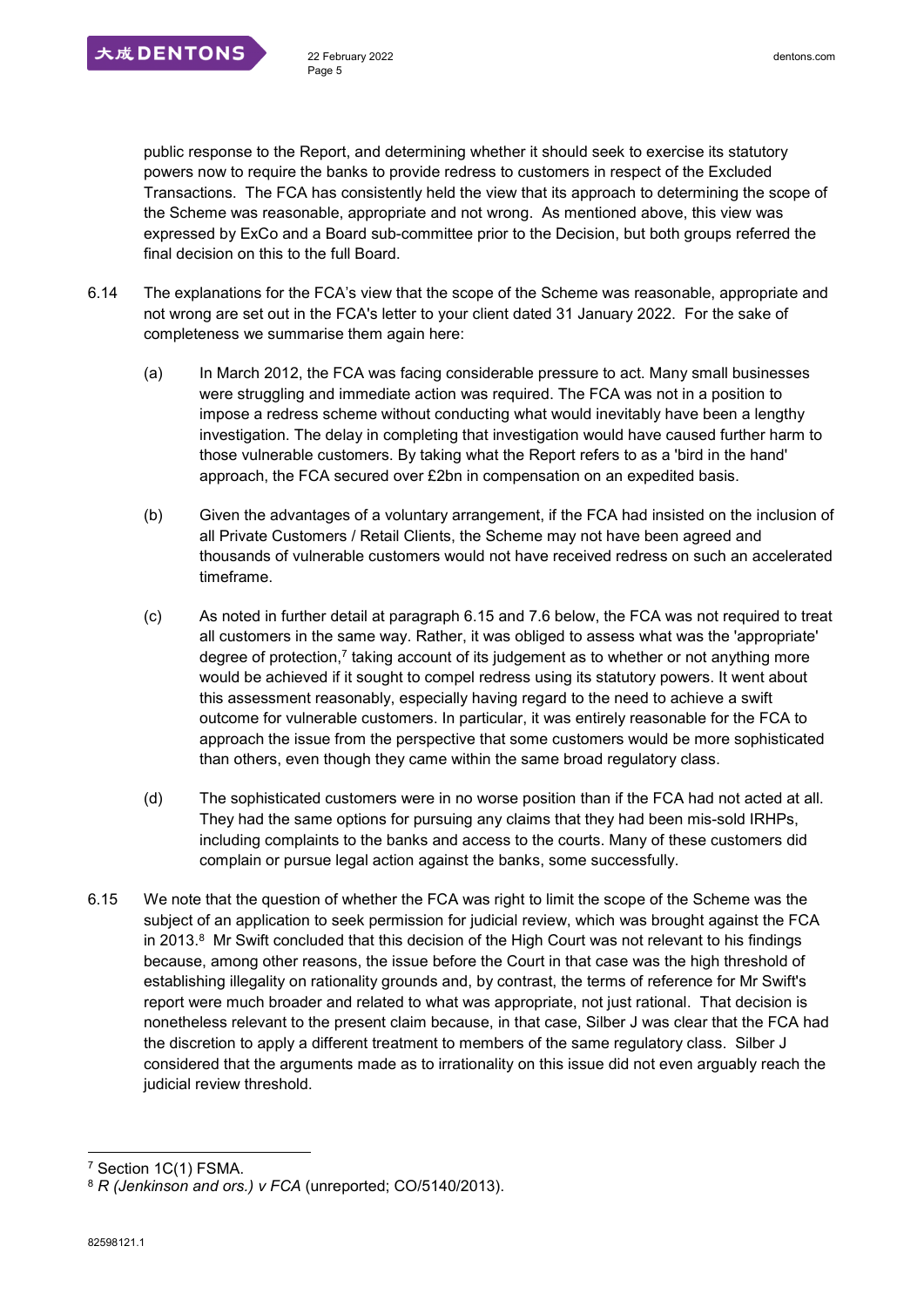6.16 The FCA therefore remained of the view that the steps taken in 2012 and 2013, taking account of the regulatory and legal context to which we have referred in paragraphs 2.2 – 2.3 and 6.5 – 6.9 above, secured the appropriate degree of protection for consumers in relation to the sale of IRHPs. Nevertheless, the Board Paper made clear that it was open to the Board to take a contrary view as ultimately this was a matter for it to decide. Notwithstanding any previous views on the relevant issues, the FCA's Board was not bound to agree with those views in reaching the Decision and this was noted in the Board Paper. The Board Paper also pointed out that, even if the Board did consider that the steps taken in 2012 and 2013 did not secure an appropriate degree of protection for consumers, there were other considerations which the Board needed to take into account in deciding whether or not to now seek to require the banks to provide redress to sophisticated customers considerations which were set out in the Board Paper and to which we now turn.

## *B. Potential challenges to the use of FCA's powers and wider implications*

- 6.17 When deciding whether it was appropriate to seek to use the powers it has available, the Board Paper noted that there were a number of challenges which the FCA might face were it to seek to require redress for sophisticated customers, as well as potential implications for its future effectiveness as a regulator. In particular, whilst sophisticated customers can have no expectation based on anything that the FCA has said or done that the FCA will take action now to secure redress on their behalf, on the other hand, the banks have a strong argument that they could reasonably consider the matter of redress in respect of the Excluded Transactions as closed. The reasons for this include the following:
	- (a) the terms of the voluntary agreements;
	- (b) repeated and consistent statements by the FCA that the Scheme's scope excluded sophisticated customers;<sup>9</sup>
	- (c) the relevant dealings between the FCA and the banks in relation to the provision of redress for customers mis-sold IRHPs during the Relevant Period, including that resolution proceeded on the basis set out in the agreements between the FCA and the banks, and that the FCA took no action to change the approach to sophisticated customers;
	- (d) the fact that claims and complaints in respect of the mis-selling of the IRHPs are timebarred;
	- (e) more generally the time that had elapsed since sales were conducted in 2001 2011 and since the Scheme was set up in 2012 and 2013; and
	- (f) the Terms of Reference for Mr Swift's review which made it clear that "*The Review is not intended to be a route by which the redress scheme or individual cases can be re-opened*".<sup>10</sup>
- 6.18 The FCA must abide by the rule of law. It cannot be expected to seek to exercise its powers in a way that it reasonably judges is likely to be unlawful. Moreover, insofar as the FCA has powers available to it that it could lawfully have exercised, in the view of the Board Paper the matters summarised above told strongly against the FCA taking action to seek to compel the banks to provide redress in respect of the Excluded Transactions.

<sup>&</sup>lt;sup>9</sup> By way of (non-exhaustive) examples, in <u>June 2012, January 2013</u> and <u>March 2013</u>.

<sup>&</sup>lt;sup>10</sup> Terms of Reference at paragraph 4.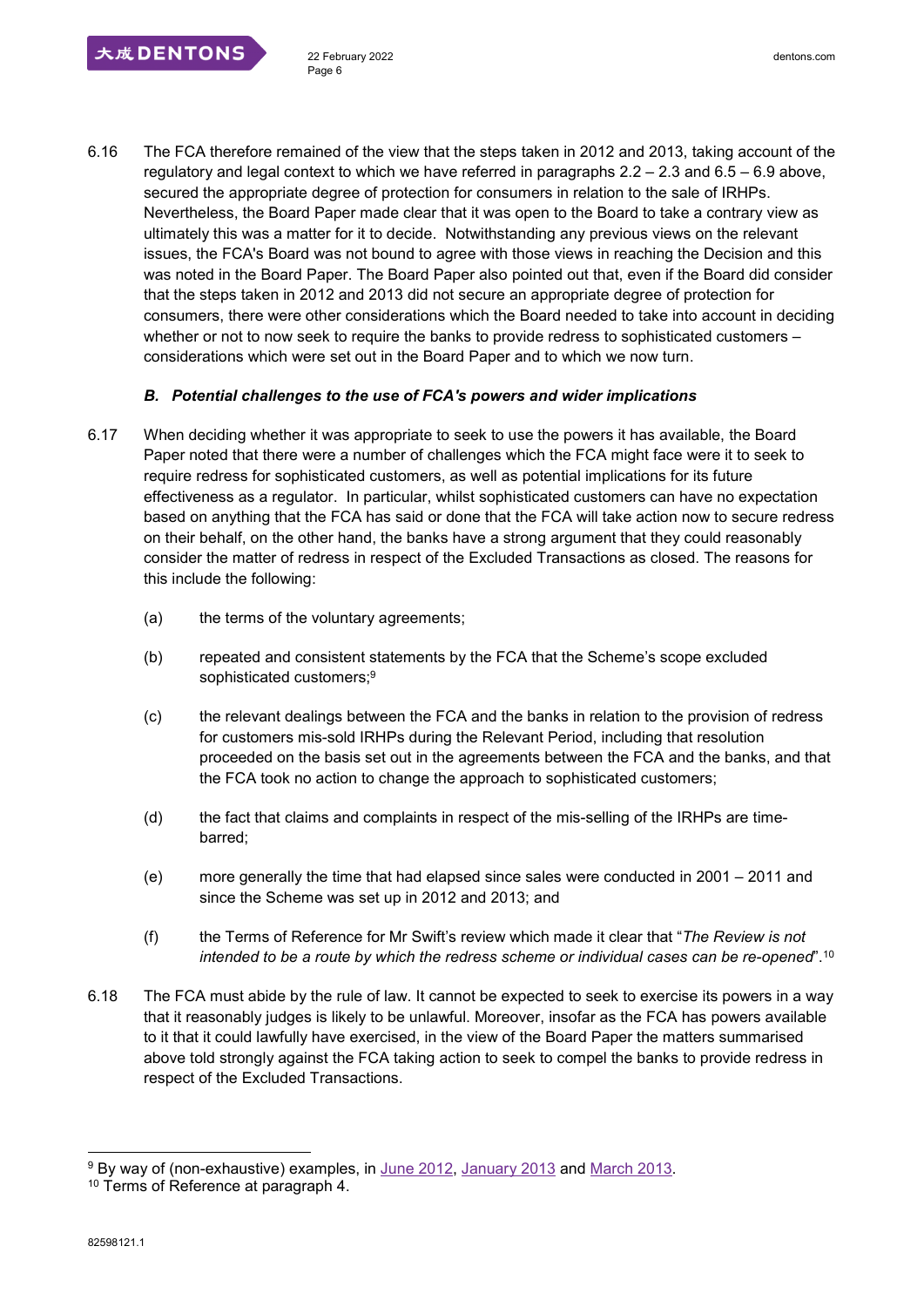6.19 The Board Paper also set out broader but related policy considerations regarding the FCA's ability to arrange compensation on a voluntary basis in future. While the FCA has extensive formal legal powers, it is often able to achieve swifter and more effective outcomes by engaging with the firms it regulates to achieve voluntary action, as it did in relation to the mis-selling of IRHPs. The FCA's ability to achieve such beneficial voluntary outcomes would be greatly inhibited if, many years later, it was seen to be changing its position in a way that was contrary to an earlier agreement with regulated firms, without compelling justification. Further, it is in the public interest that there is regulatory certainty and that the FCA is seen to operate in a way that is consistent, fair and predictable. This would be undermined if the FCA sought to change its position in relation to agreements concluded many years ago on the basis of which the banks had voluntarily provided substantial redress totalling £2.2bn between them and, having done so, would legitimately regard the matter as closed.

#### *C. Difficulty and complexity of any redress action and evidential problems*

- 6.20 The Board Paper also noted as a material consideration that the difficulties and complexities faced by the FCA in 2012 and 2013 in seeking to impose a redress scheme on the banks, which had formed part of the reasons for the FCA pursuing and achieving the voluntary agreements, would still need to be addressed. If the FCA was to seek to impose a new scheme now, it is likely that the FCA would have to establish that the relevant banks had breached a relevant requirement and to establish the losses caused by such breaches. It would not simply be a case of the FCA deciding that it wants to take action and immediately implementing a redress scheme. The FCA would need to gather the evidence necessary to support the imposition of any such scheme. Given the passage of time and the complexity of the issues involved, this would likely be a long and complex process. The Board Paper noted that it was still not clear that sufficient evidence could be obtained to support seeking to exercise powers.
- 6.21 You refer at paragraph 93(c) of your letter to the FCA knowing that IRHPs were "*mis-sold […] in over 90% of cases*". We do not know the source of these figures and the FCA does not agree that this is accurate or that the FCA has or had such knowledge. This claimed rate of mis-selling is presumably derived from data relating to sales to unsophisticated customers. The FCA has no concrete data regarding the incidence of mis-selling to sophisticated customers. The Board Paper did include information about litigation through which sophisticated customers received redress, but in relation to other sophisticated customers the FCA had to use assumptions to produce broad estimates about possible redress figures based on such information as was available to it. The assumption made was that, based on the available data, the level of mis-sales to sophisticated customers was likely much lower than the level of mis-sales to unsophisticated customers, but that nonetheless a sizeable aggregate loss could have been experienced across some sophisticated customers. In making the Decision the Board therefore proceeded on the basis that a sizeable aggregate loss across some sophisticated customers was likely and unaddressed by the voluntary scheme, although as noted above such customers had other avenues of recourse (which some pursued successfully).

## *D. Burden on FCA resources*

6.22 The FCA is entitled to have regard to the efficiency principle in s3B(1)(a) of FSMA when exercising its statutory powers. While the Board Paper noted that the burden on the FCA's resources should carry little weight if the balance of the other factors had supported taking action, it was nonetheless a relevant consideration in circumstances where there were strong grounds for not acting. As noted above, even if there were grounds for the FCA to seek to compel further redress, the process of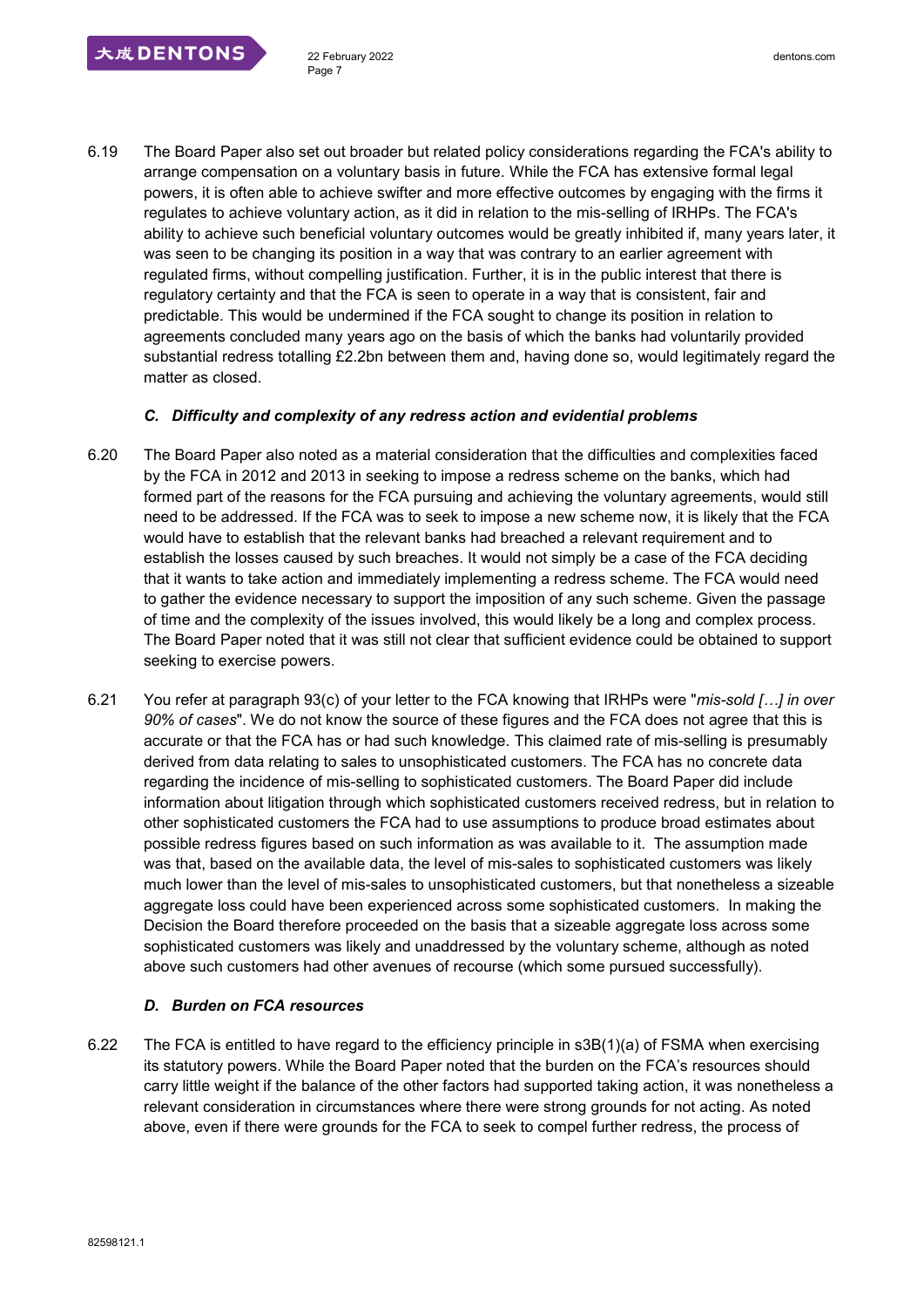

endeavouring to achieve this outcome would consume considerable resource, with no guarantee it would be successful.<sup>11</sup>

6.23 The Board Paper noted that, whilst it might ultimately be possible to establish grounds for securing redress (which as noted at paragraph 6.20 is by no means certain), getting to such an outcome would inevitably consume a very significant amount of the FCA's resources over a number of years (even without the very substantial challenges referred to at paragraphs 6.20 above). As explained above, the Board Paper noted the expectation that there would then follow a number of legal challenges, including potentially successful challenges, which would consume yet further valuable resource and reduce the likelihood of achieving the aim of delivering redress. As a responsible regulator with finite resource available, the Board had to consider whether diverting significant resources away from the FCA's other consumer protection work was justified. In doing so the FCA had to be mindful of the current growing vulnerability among many consumers and the number of other pressing risks which the FCA needed to address.

# *E. Factors in favour of the FCA taking action*

- 6.24 The FCA Board Paper weighed the above factors against the reasons in favour of seeking redress for sophisticated customers.
- 6.25 As noted in the FCA's 31 January 2022 letter, the FCA recognises and regrets that some small business customers suffered financial loss and anxiety as a result of the banks' mis-selling of IRHPs in 2001 – 2011. The reasons in favour of the FCA taking action and which the Board took into account in reaching its Decision are as follows. Acting now would show the FCA was prepared to act to protect those that (so the reasoning in favour would say) the FCA should protect, even if it took a while to do so. It would show that any banks that have mis-sold to customers could expect the FCA to make sure that they paid full redress. As noted earlier, the FCA estimated that there could have been potentially significant aggregate losses to some of those customers as a result of banks' misselling, some of which may not have been redressed through other complaints channels and legal claims; and there was no realistic alternative, other than the banks, to pay such high levels of compensation.
- 6.26 If the reasons in favour were sufficiently compelling, the Board Paper noted that they could have provided justification for the FCA to make further inquiries of the banks. Those inquiries would have been made with a view to establishing sufficient evidence of misconduct by the banks causing customer loss in respect of the Excluded Transactions and (if after the lapse of time any evidence was found) might potentially have provided the necessary basis, and a starting point, for any use by the FCA of its powers against the banks.
- 6.27 Having given careful consideration to the issues contained in the Board Paper, the FCA's Board concluded that "*the reasons not to seek to compel redress from the banks for sophisticated customers outweighed the reasons in favour'*'.<sup>12</sup> The Board agreed that its Decision should be made clear in the Response. The wording of that Response was ultimately approved by the CEO and the Chair.

<sup>11</sup> Even gathering further information on the incidence of mis-sales to sophisticated customers to inform action after so many years have elapsed would divert and consume substantial resources, with no assurance that sufficient or accurate information could be gathered.

<sup>&</sup>lt;sup>12</sup> See paragraph 5.5 of the minute of the FCA Board meeting on 30 September 2021.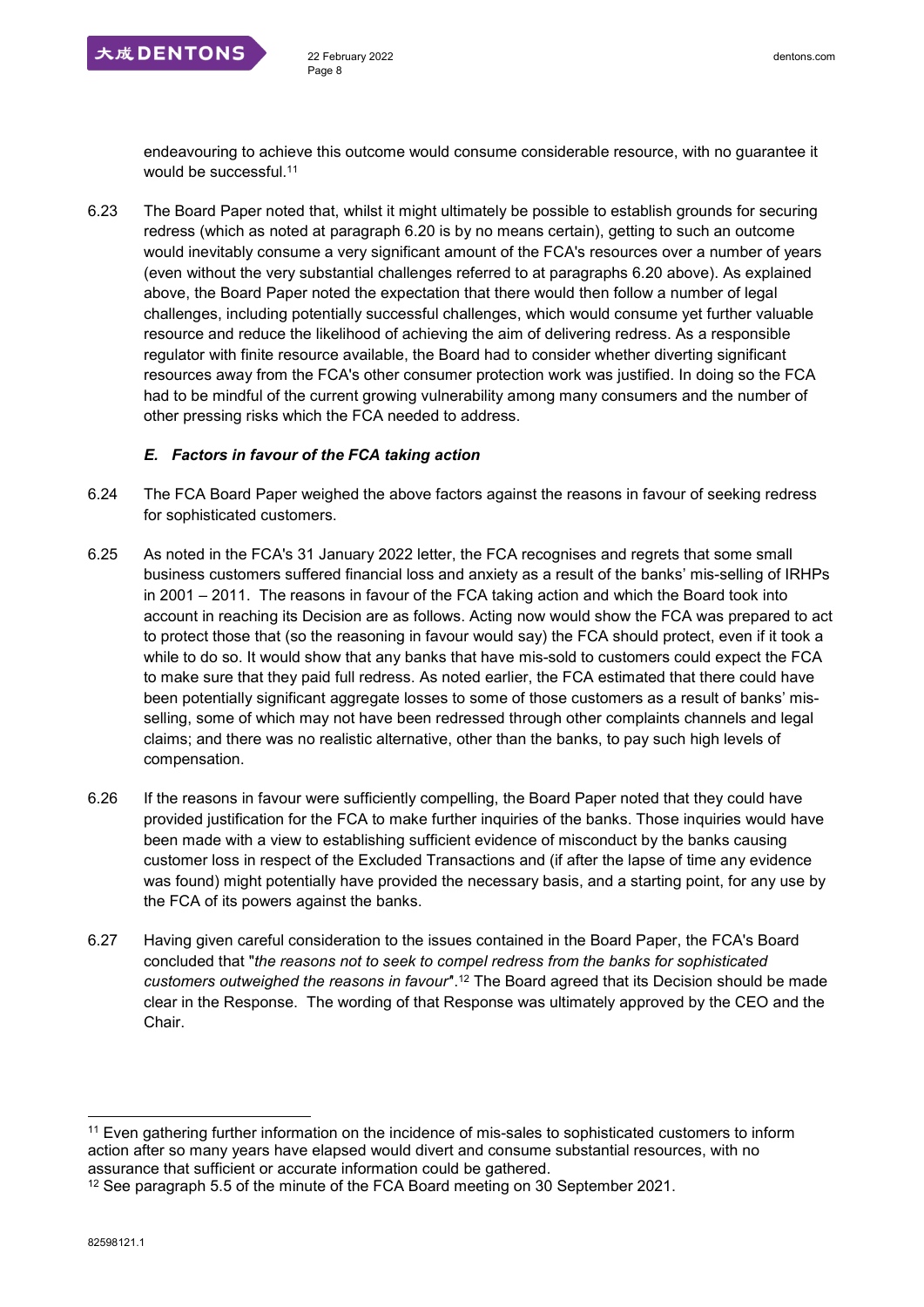

## **7 The Grounds**

- 7.1 Your letter refers to three grounds of challenge to the Decision. We deal with each ground as set out below.
- 7.2 The grounds refer to and define the Retrospective Reasons, Prospective Reason and Additional Reasons. However, the reasons you describe as Retrospective and Prospective Reasons were not in fact the reasons for the Decision, but were points set out in the Response, in response to the Report's Recommendation A2.<sup>13</sup> The Response summarised the reasons for the Decision at paragraphs 4.1 to 4.4, not in its response to Recommendation A2. The Additional Reasons in the FCA's letter to you dated 31 January 2022 also summarised the reasons for the Decision taken on 30 September 2021. The FCA has consistently explained the reasons for the Decision, which are further elaborated on at paragraphs 6.11 – 6.27 above (**the Actual Reasons**).

#### *Grounds 1 and 2: The Decision was illegal / irrational*

- 7.3 In substance, many of the challenges under Ground 1 relate to the reasonableness and rationality of decisions made by the FCA in 2012 and 2013 as evidenced by your information requests at paragraph 109 of your letter. These decisions cannot be reviewed some 10 years later. The fact that the proposed judicial review purports to challenge the FCA's assessment in September 2021 of the appropriateness of a decision taken nine years previously does not change the reality that what is sought to be challenged are really decisions taken a decade earlier.
- 7.4 It is unclear to us exactly which decisions of the FCA taken in 2012 and 2013 are alleged to have been unreasonable. The FCA entered into the voluntary agreements with the banks. It is the nature of such agreements that their terms cannot be imposed unilaterally by the FCA. Those agreements improved the position of consumers whose sales fell within the scope of the Scheme and did not in any way detract from the position of consumers whose sales fell outside the Scheme. The reasonableness and rationality of such agreements cannot seriously be challenged (and no such challenge has been articulated).
- 7.5 If, on the other hand, the APPG's complaint relates to the FCA's judgement that the FCA was not 'wrong' in 2012 and 2013 to exclude the Excluded Transactions from the Scheme, then there are no grounds for impugning the reasonableness or rationality of that judgement. We consider that your letter overlooks the reasons for the Decision given at paragraph 4.4 of the Response. As noted therein and at paragraphs 6.2 and 6.13 above, the FCA maintains that the approach taken to determining the scope of the Scheme was reasonable, appropriate and not wrong. Instead, the Report concluded that the FCA should have made a different decision from the one that it did. The FCA does not agree; and it was reasonable for the FCA to disagree and to maintain the view that the FCA's decisions on eligibility were within a range of conclusions reasonably open to it.<sup>14</sup>
- 7.6 As regards paragraph 93(e) of your letter, the FCA does have the discretion to differentiate as between members of the same group. Nothing in s5 FSMA prevented it from doing so. On the

<sup>13</sup> "*The FCA should aim to ensure that persons within the same category are treated consistently: where rules exist for the protection of all within a defined class, regulatory intervention should not be restricted to benefit only a subset of that class unless there is an objective justification founded on strong evidence and tested through consultation.*"

<sup>14</sup> See the comments of Silber J at paragraph 2(b) of *R (Jenkinson and ors.) v FCA*, above n 8, including that "*It cannot be irrational of the Defendants to limit the exercise of its supervisory powers to matters which are within its regulatory ambit*".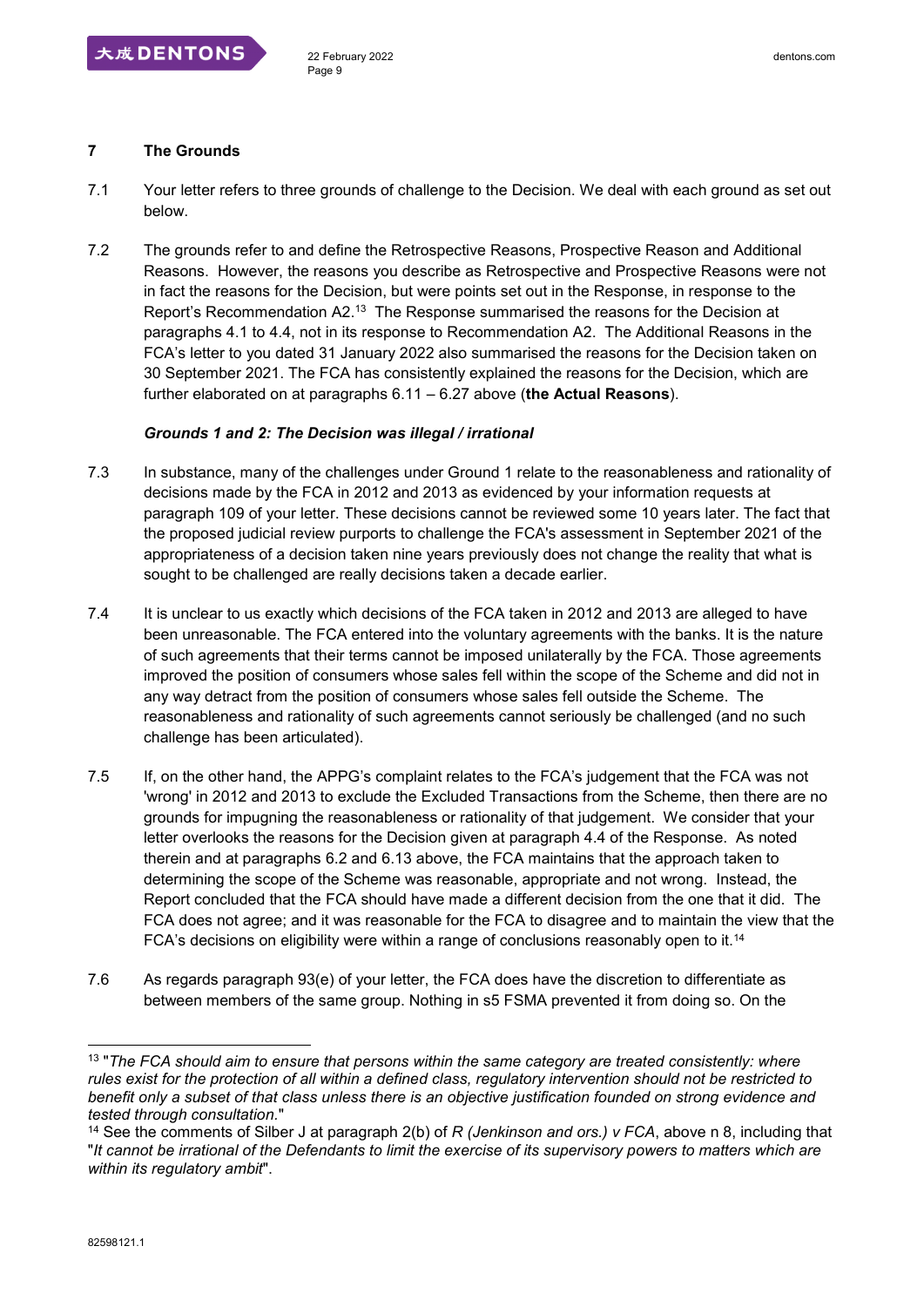

contrary, the considerations set out in s5(2) of FSMA quoted at paragraph 17 of your letter support the FCA's approach. The Report also acknowledges the existence of this discretion.<sup>15</sup>

- 7.7 In your letter, you seek to impugn the FCA's view that the FCA's decisions in 2012 and 2013 were reasonable and rational. Even if you are correct on that point (and we disagree that you are, as explained above), the other considerations identified above told strongly against seeking to require the banks to provide redress in respect of the Excluded Transactions now.
- 7.8 As outlined at paragraph 6.21 above, the FCA did not and does not know the number of mis-sold Excluded Transactions and the associated losses, but the FCA has estimated there could potentially have been a sizeable aggregate loss across some sophisticated customers, as a result of banks' mis-selling. The FCA also took into account the fact that these customers were not left without any remedy, as set out in paragraph 6.14(d) above. In any event, however, the scale of potential losses is not itself determinative of whether the FCA should intervene; but, as noted at paragraph 6.21 above, this was a factor to which the FCA had regard in reaching the Decision.

## *Ground 3: The Decision was procedurally unfair*

- 7.9 In part, this is a challenge alleging a failure to consult in 2012 and 2013. The FCA does not agree that it was obliged to consult but it is irrelevant; it is far too late to reopen these points now which, even if accepted, would not change the FCA's judgement that it is not appropriate to act now.
- 7.10 As to the alleged failure to consult on the Decision itself, the Report does not create a new duty to consult (contrary to your assertion in paragraph 101) and a lack of consultation does not render the process by which the Decision was made unfair. The Decision did not change the status quo or affect rights or interests in a way that required consultation; in particular, there could be no legitimate expectation that, in the light of the Report and the Terms of Reference, the FCA would act to seek to require further redress in respect of sales made between 2001 and 2011. The FCA could reasonably have not considered at all the question of seeking to require the banks to provide further redress. The fact that it opted to do so did not generate an obligation to consult. Furthermore, the FCA has received and carefully considered representations over many years to the effect that banks should be required to provide redress to sophisticated customers. It also carefully considered whether it should change its decision in the light of Mr Hollinrake MP's letter of 14 January 2022.

## **8 Details of any other Interested Parties**

- 8.1 Paragraph 17 of the Pre-Action Protocol for Judicial Review (**the Pre-Action Protocol**) states that the letter before claim ''*should normally contain the details of any person known to the claimant who is an Interested Party''.* We assume you have already given consideration to whether there is a group or groups representing customers whose transactions were Excluded Transactions. It would seem any such group (or indeed the individual customers themselves) would be directly affected by the claim and an interested party. However, in the absence of an existing consumer group we consider it impractical to seek to identify individual affected customers. Given that any claim would be publicised widely, we anticipate that if any such customer wished to intervene as an interested party they will become aware of the claim through the media and be able to do so.
- 8.2 It is also not clear to us why you have not included details of the banks that were part of the Scheme. It seems to us that the banks would be interested parties for the same reason as the customers or

<sup>1</sup> 15 See for example Chapter 1, paragraph 42; and Chapter 8, paragraph 7.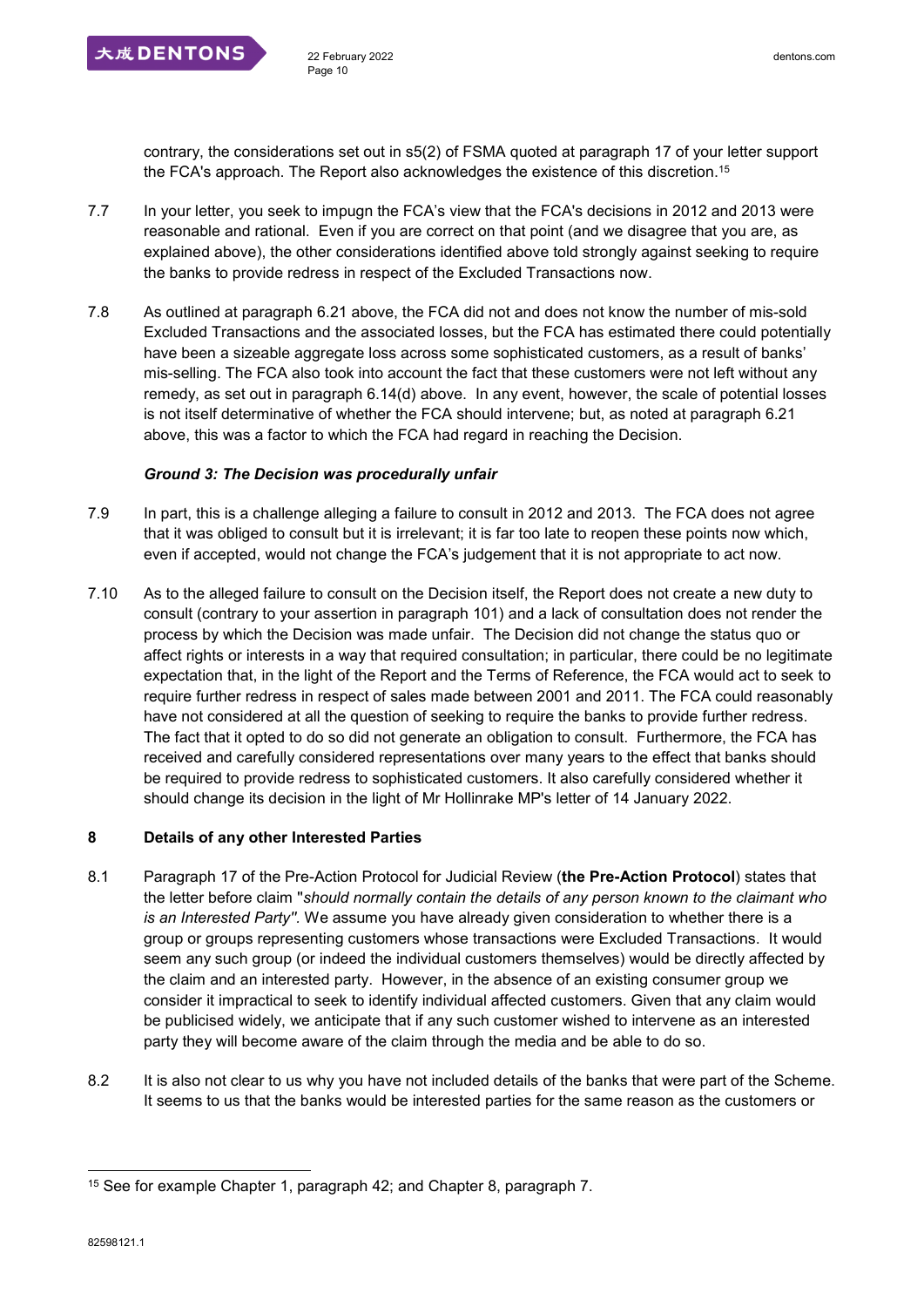consumer groups. We would welcome your views on this point but it seems that if the claim were to be made, the banks would be interested parties.

#### **9 Alternative Dispute Resolution (ADR) proposals**

- 9.1 The FCA has considered whether it would be appropriate to engage in ADR on the terms proposed by the APPG. As we understand it, the APPG's proposal is essentially that it would only be willing to engage in ADR on the basis that the FCA accepts that the Decision was unlawful and, therefore, would agree to provide redress to the Excluded Customers. Of course, what is proposed by the APPG runs completely contrary to the FCA's decision and the reasons behind it.
- 9.2 We do not therefore consider that the APPG's ADR proposals have been seriously made. In the circumstances, the FCA considers that seeking to engage in ADR would be highly unlikely to advance the resolution of this dispute and the FCA is mindful of avoiding unnecessary time and cost expenditure where this is the case. However, the FCA would consider the opportunity of entering into ADR, if the APPG were willing to do so without making clearly unacceptable demands as a precondition.

#### **10 Response to requests for information and documents**

10.1 As you will be aware, there is no general duty of disclosure in judicial review proceedings, the usual position being that judicial review does not necessarily require disclosure. We recognise the FCA's obligations in respect of the duty of candour, which requires the disclosure of all relevant facts and information that are needed for a fair determination of the issues, and this duty extends to documents and information which would assist your client's case and/or give rise to additional (and otherwise unknown) grounds of challenge. However, at this stage we are considering the FCA's obligation at the pre-action stage. The guidance under the Pre-Action Protocol is:

*Requests for information and documents made at the pre-action stage should be proportionate and should be limited to what is properly necessary for the claimant to understand why the challenged decision has been taken and/or to present the claim in a manner that will properly identify the issues. The defendant should comply with any request which meets these requirements unless there is good reason for it not to do so. Where the court considers that a public body should have provided relevant documents and/or information, particularly where this failure is a breach of a statutory or common law requirement, it may impose costs sanctions.*

- 10.2 We have enclosed the following document, which you requested at paragraph 109(a): FCA Board minutes for the meeting of 30 September 2021 (extract of IRHP section only).
- 10.3 In respect of the other documents requested, our client considers that the breadth of documents being sought is not proportionate and falls short of the guidance in the Pre-Action Protocol. In the substance of this letter we have provided sufficient information regarding our client's decision to allow you to advise your client, including on pleadings. We also note that there is a large volume of materials already in the public domain on the issues raised by this claim.
	- (a) The documents requested at paragraph 109(c) and (d) go far beyond what is required to be disclosed at this stage. Our client does not consider, in the absence of a pleaded case, that they are relevant to the Decision and therefore need to be disclosed. The Decision being challenged is that of the FCA Board on 30 September 2021, published on 14 December 2021, not any of the FCA's decisions at the time of negotiating the Scheme in 2012 and 2013. All the documents requested appear to be relevant to decisions made in 2012 and 2013 which, as covered earlier in this letter, are barred by way of limitation. The fact that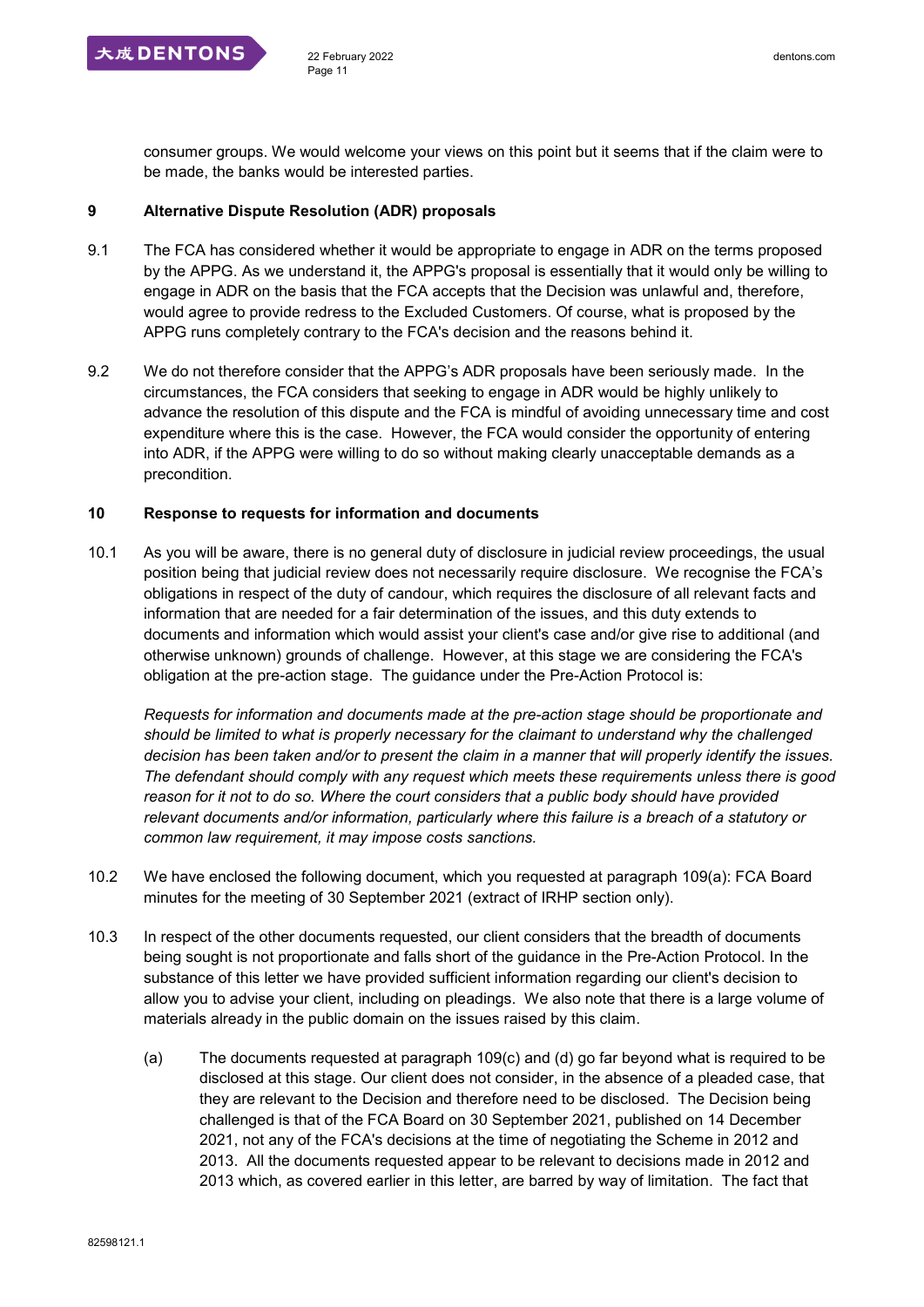you are requesting these documents well illustrates the point made in paragraph 2.5 above that it is those decisions, taken nearly a decade ago, that you are in reality seeking to challenge.

- (b) In relation to the remainder of the documents requested at paragraph 109(a), (b) and (e), the above points stand. Our client has considered these requests and does not consider that it holds any documents that would likely have the effect of raising a new ground of review or be of relevance. We note that your letter and document requests could be read as suggesting that the FCA may have been unduly influenced in its decision-making either in respect of the Decision or in 2012 and 2013 by HM Treasury. Our client rejects this assertion; it is without foundation, and Mr Swift considered the role of HM Treasury as part of his review and found that the creation and development of the Scheme remained under the control of the FCA and that its decisions were those of an independent body.<sup>16</sup> The same applies to any similar allegation in relation to the banks covered by the Scheme.
- 10.4 The FCA will continue to comply with its duty of candour. If a judicial review is brought our client will consider whether any of the requested documents, or other documents, should be searched for and, in so far as they are within the FCA's possession or control, disclosed.

## **11 Address for further correspondence and service of court documents**

11.1 The address for any future correspondence on this matter is as set out in paragraph 3.3 above.

# **12 Costs / funding**

12.1 As noted above, our client has followed a thorough and fair process to reach the Decision and is confident that its conclusion is lawful and rational. The FCA will robustly defend any claim for judicial review should your client decide to proceed with a claim, including any application to seek permission. It will also seek its costs in defending any claim, and (once we have clarity on the matters raised at paragraphs 3.1 – 3.2 above) will most likely seek an order for security for costs. Please confirm that your client is in a position to cover the FCA's costs.

# **13 Conclusion**

13.1 As set out in our letter of 31 January 2021 the FCA is sympathetic to the position of small business customers who suffered financial loss and anxiety as a result of the mis-selling of IRHPs during the Relevant Period. However, the question of whether and when to seek redress and for which consumers is a question of regulatory judgement. The FCA cannot reasonably be expected to achieve redress for every loss suffered by every type of customer as a result of every misconduct in connection with regulated activities. The FCA secured very considerable redress for a very large number of small businesses in relation to IRHPs. It has since chosen to use the publication of the Report as an opportunity to again consider whether it was necessary or appropriate for it to use its powers to seek redress for sophisticated customers. It decided not to do so. In reaching the Decision, the FCA had regard to all relevant factors (as set out above) and acted reasonably. The reasons for not seeking to exercise its statutory powers to require the banks to provide redress in respect of the Excluded Transactions are, in the FCA's view, compelling. There is no basis for seeking to challenge the Decision by judicial review and, in the circumstances, we would invite your client to reconsider whether it is appropriate to incur the costs of pursuing this further.

<sup>16</sup> Chapter 8, paragraph 60.